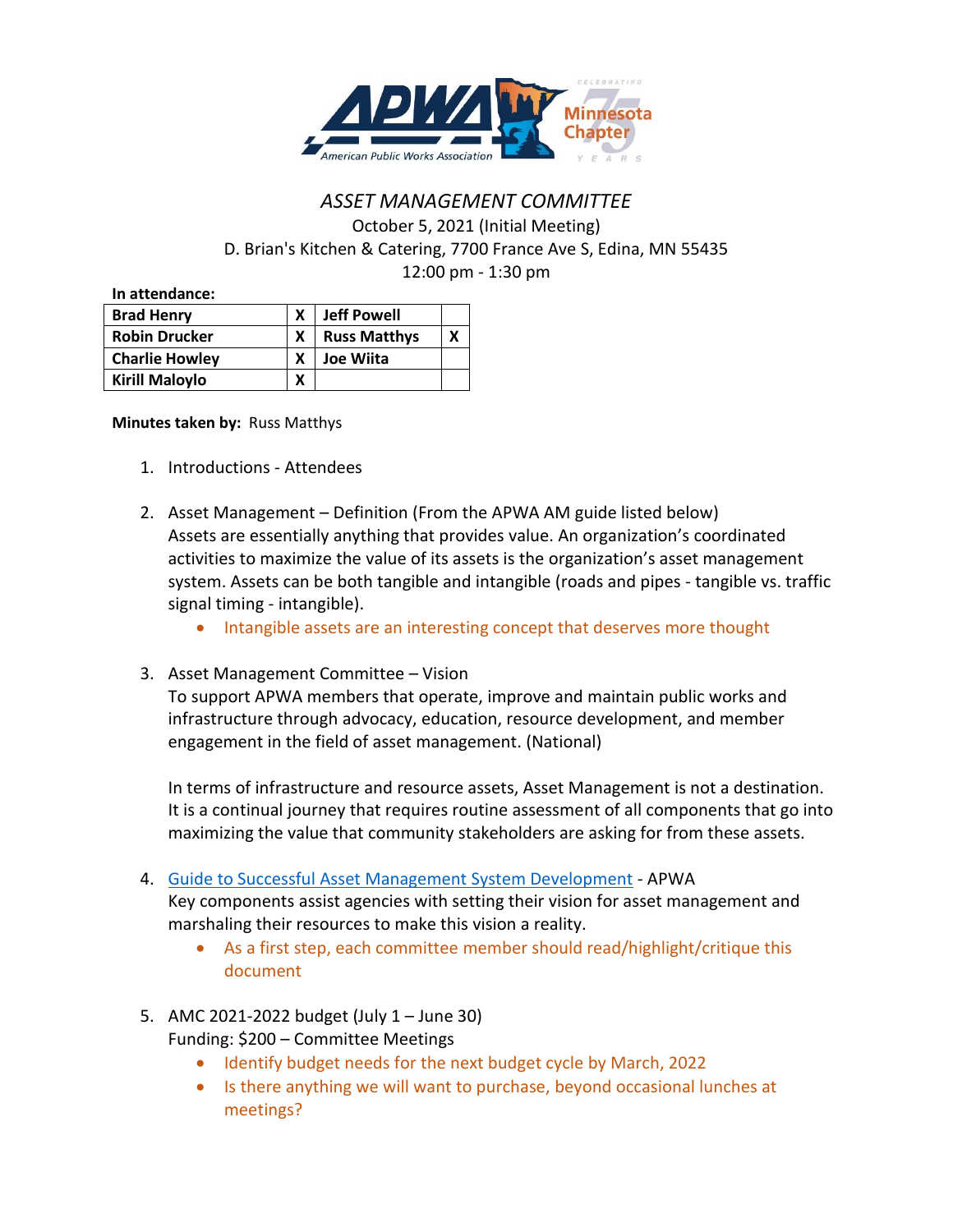- 6. AMC Committee Liaisons
	- Executive Committee
		- i. Currently Past President (Russ)
		- ii. Future/End of Year Meeting Director?
	- Other Committees
		- i. Government Affairs Committee
		- ii. Communications (Charlie is on this Committee)
			- Charlie can arrange for a website announcement of the new Asset Management Committee
		- iii. Conference Planning
		- iv. Diversity and Inclusivity
		- v. Education & Training
		- vi. Environment
		- vii. History
		- viii. Mn2050 (Brad is on this Committee)
		- ix. Membership
		- x. Outstate
		- xi. YP
		- xii. Public Awareness
- 7. Meetings Schedule & Location
	- Quarterly
	- Current Location seems acceptable
- 8. Open Forum
	- Russ is planning to announce the Asset Management Committee at the APWA MN Fall Conference
		- i. Possibly he can snag 10 minutes on Friday morning during the MN2050 time
		- ii. Could also announce it during a breakout session
	- We should try to get an article out before the APWA MN Fall Conference
	- What are the goals of the Asset Management Committee? What do we want to do?
	- APWA MN is looking into a permanent (9-12 year lifespan) Public Works Exhibit at the Minnesota Science Museum
		- i. Huge outreach potential
	- Some thoughts from Brad:
		- i. A new Asset Management Survey has recently been completed in Minnesota
		- ii. The Institute of Asset Management (IAM) has great information, but it is often too in-depth for easy use
		- iii. National APWA has an Asset Management Committee and recently released a [Roadmap,](https://www.apwa.net/MyApwa/Apwa_Public/Tech_Cmtes/Asset_Mgmt/Asset_Management_Roadmap.aspx) an [Asset Management Journey Slideshow](https://resourcecenter.apwa.net/1ie6vao/) , and a National Award (unsure of where to find more info on this)
			- Looking at these resources may be a good starting task for the MN APWA Asset Management Committee